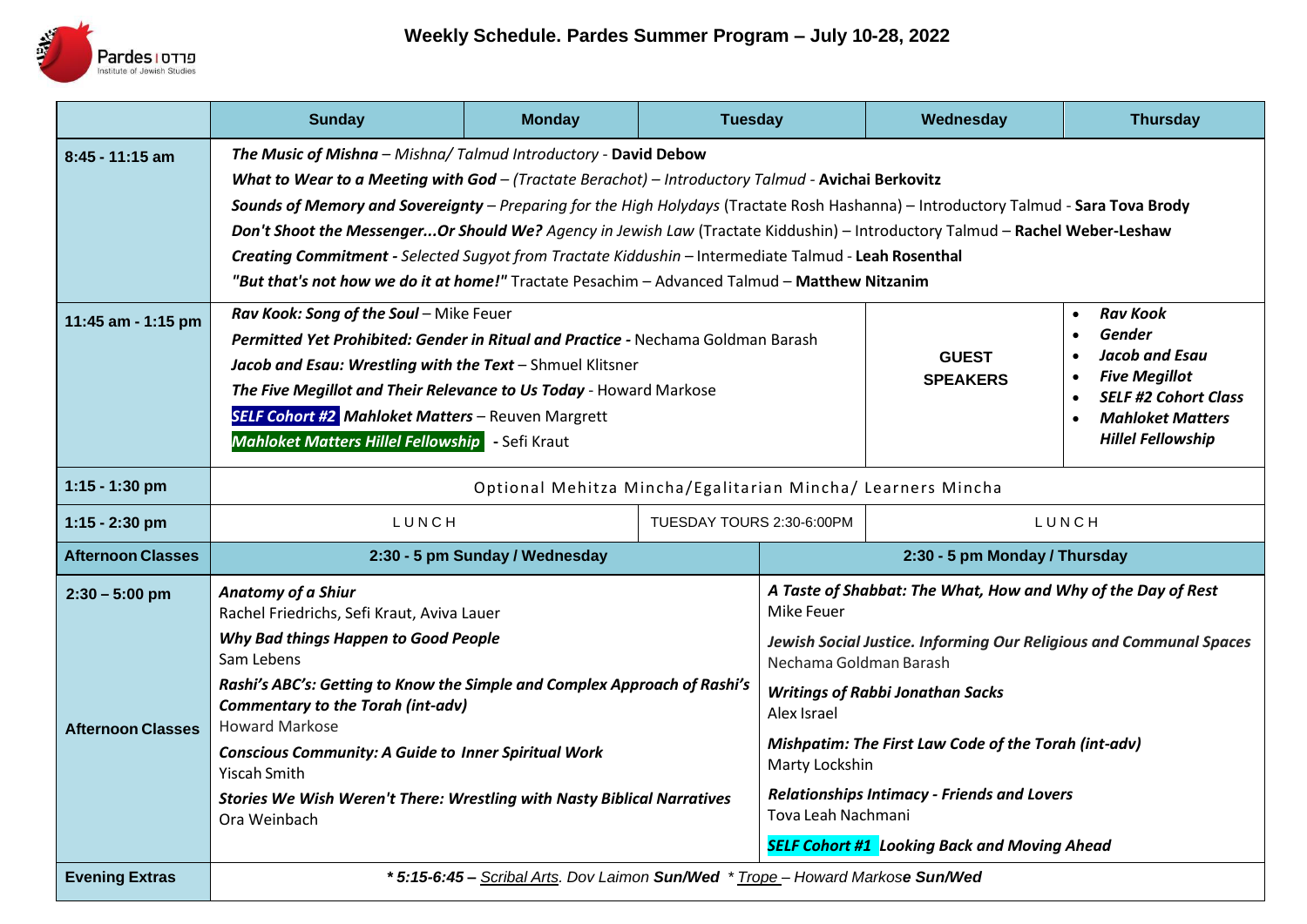

# *8:45-11:15 am Morning Intensives*

### **Talmud Class Levels:**

**Mishna/Talmud Intro** – If you cannot read Hebrew and/or if you have no experience with Rabbinic texts, this is the class for you. It will provide a broad and robust introduction to the world of the Oral Law and will study texts from Mishna, and introduce you to Talmudic thinking.

**Talmud Intro** This class assumes that you can read Hebrew script, that you know at least 20 words in Hebrew but have never really studied Talmud. This class will provide an opportunity to begin reading the Talmud in the original Aramaic.

**Talmud Intermediate** – This class assumes that you have taken Talmud classes but cannot independently read a Talmudic text fluently**.**

**Talmud Advanced –** This class assumes at lest one year of experience with Talmud and the ability to read Rashi script. We will also study relevant medieval commentaries as needed.

#### **The Music of Mishnah (Introductory)**

#### *David Debow*

Over the course of our 14 meetings we will explore both the media and the message of Mishnah. This ancient text compiled by Rebbe Yehuda HaNasi in the beginning of third century represents the backbone of the entire corpus of the Oral Law.

We will sample Mishnayot from each of the six "Orders" of the Mishnah touching on the full range of the Oral Law, from agriculture to liturgy and ritual, from marriage to tortes, from the intuitive economic laws to the strange world of purity and sacrifices.

Our goal will be two-fold, We aim to understand the meaning each Mishna conveys and to gain an appreciation for the method it uses to convey those meanings. We will be working with the Hebrew and English texts of the Mishna. Hebrew facility is certainly useful but not required.

### **Talmud Intro**

# **What to Wear to a Meeting with God?**

#### *Avichai Berkovitz*

In this course we'll walk hand in hand with the Sages of the Talmud and the Mishnah, as we study together the fifth chapter of Tractate Brachot. Almost the entire chapter deals with prayer – how we stand, our dress, our speech, and especially our spiritual readiness for an encounter with the Infinite One.

We'll delve into stories about the biblical Adam, Hannah, King David and examine the relationship between Halachic "Chumras" (stringencies) and Jewish humor.

But most of all, together we will enter into the wonderful world of Talmud, living and breathing the fascinating discourse that takes place in the fifth chapter of Tractate Brachot.

## **Sounds of Memory and Sovereignty: Preparing Ourselves for the High Holy Days**

#### *Sara Tova Brody*

As the summer peaks, we are approaching the High Holy Days, Rosh Hashannah and Yom Kippur. This time of year is regarded by many as a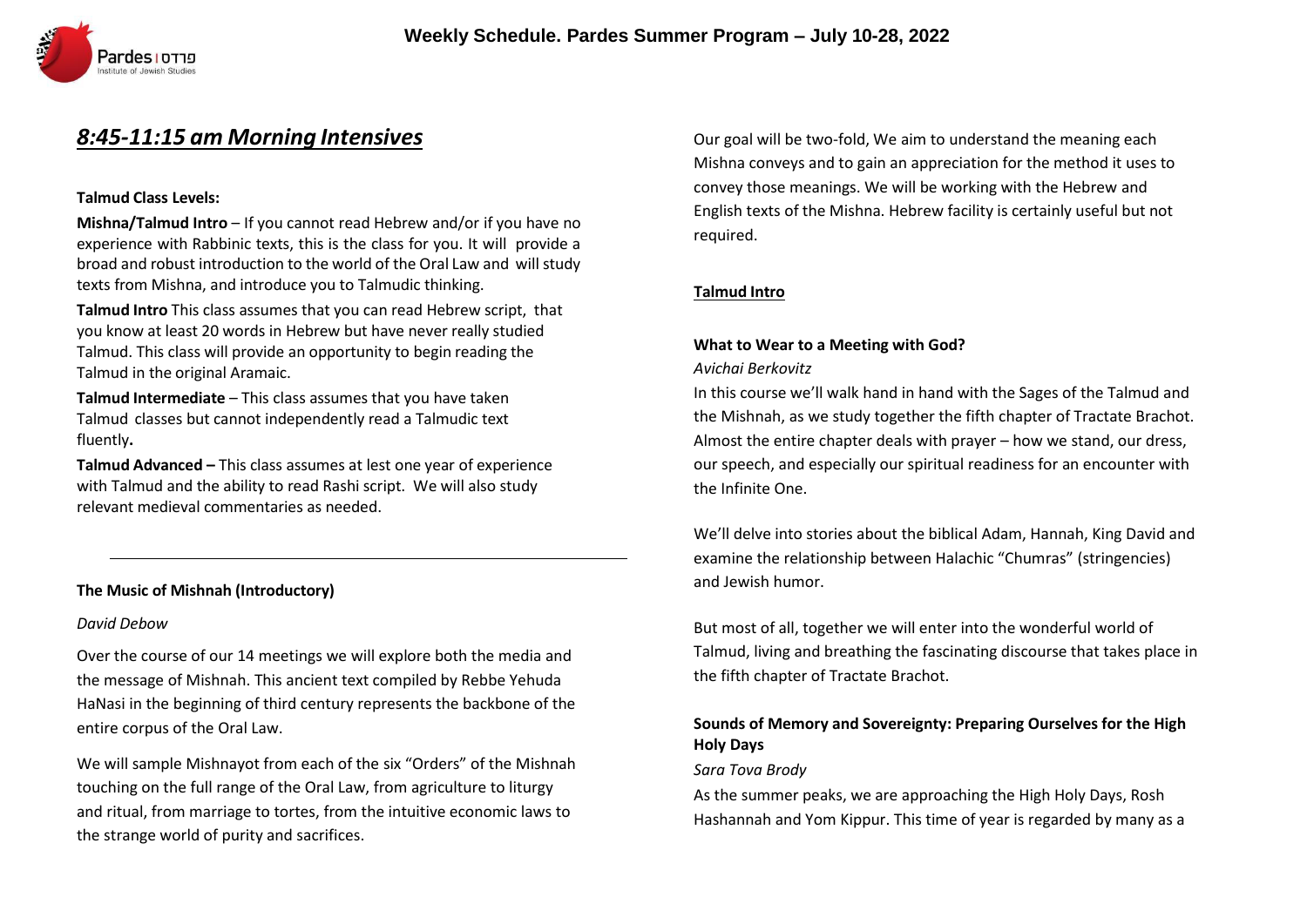

highlight in the Jewish liturgical year, but how much do we really understand of the special prayers and rituals of this day? This class will delve into the final chapter of Tractate Rosh Hashannah, a chapter devoted to the central mitzvah of this day – the blowing of the shofar – and to the special prayers we say on this day. As we better acquaint ourselves with the structure and content of Talmudic sugyot, we will reflect on the meaning we seek to imbue this special time of year with and better acquaint ourselves with the tools provided for us by our sages to this end.

# **Don't Shoot the Messenger...Or Should We? Agency in Jewish Law (Tractate Kiddushin)**

*Rachel Weber Leshaw*

Have you ever taken a friend's dog for a walk? Or bought eggs for a neighbor at the supermarket? In Jewish law, this is called *shlichut*, or agency, and through our study of the second chapter of Kiddushin, we're going to explore how this concept manifests in different areas of Jewish life. We'll touch on topics like marriage and divorce, ritual sacrifice, and even arson. As we become better acquainted with the intricacies of the Talmudic discussion, we'll reflect on big issues such as personal autonomy, communal responsibility, and whether we can "outsource" our religious practices.

#### **Intermediate Talmud**

# **"Creating Commitment" Selected Sugyot from Massechet Kiddushin** *Leah Rosenthal*

Tractate Kiddushin discusses the initial stage of creating a legal bond of marriage between a couple. We will study selections from the second and third chapter of this tractate, which discuss complications that may arise from lack of clarity, in intent and in speech. As we follow the discussions and debates of the Talmud, we will gain insight into some of the perspectives that the Rabbis of the Talmud bring to this topic, as well as appreciate and acknowledge some of the complex history of the Talmudic text itself.

### **Talmud Advanced**

**"But that's not how we do it at home!" - The Authority of "Minhag Hamakom"**

### *Matthew Nitzanim*

Is it important to observe local customs? What happens when they stand at odds with the practices of one's own family or hometown, or one's personal views? How beholden are we to the views of our parents and teachers? And if a Sfardi and Ashkenazi marry, how many hours do they wait between milk and meat?

The fourth chapter of Pesachim (*Makom Shenahagu*) is devoted to the authority of local norms (*Minhag Hamakom*), delineating their scope and significance.

The questions raised regarding our notions of law, tradition, memory, and home have real bearing on our own religious practice, as we consider what it means for norms to be bound to particular places or communities, especially as our world (including the Jewish world) becomes more and more interconnected.

Along the way, we'll explore the particular examples discussed in the Perek, including observing the second day of Yom Tov, lighting candles for Yom Kippur, fasting on minor fast days, and more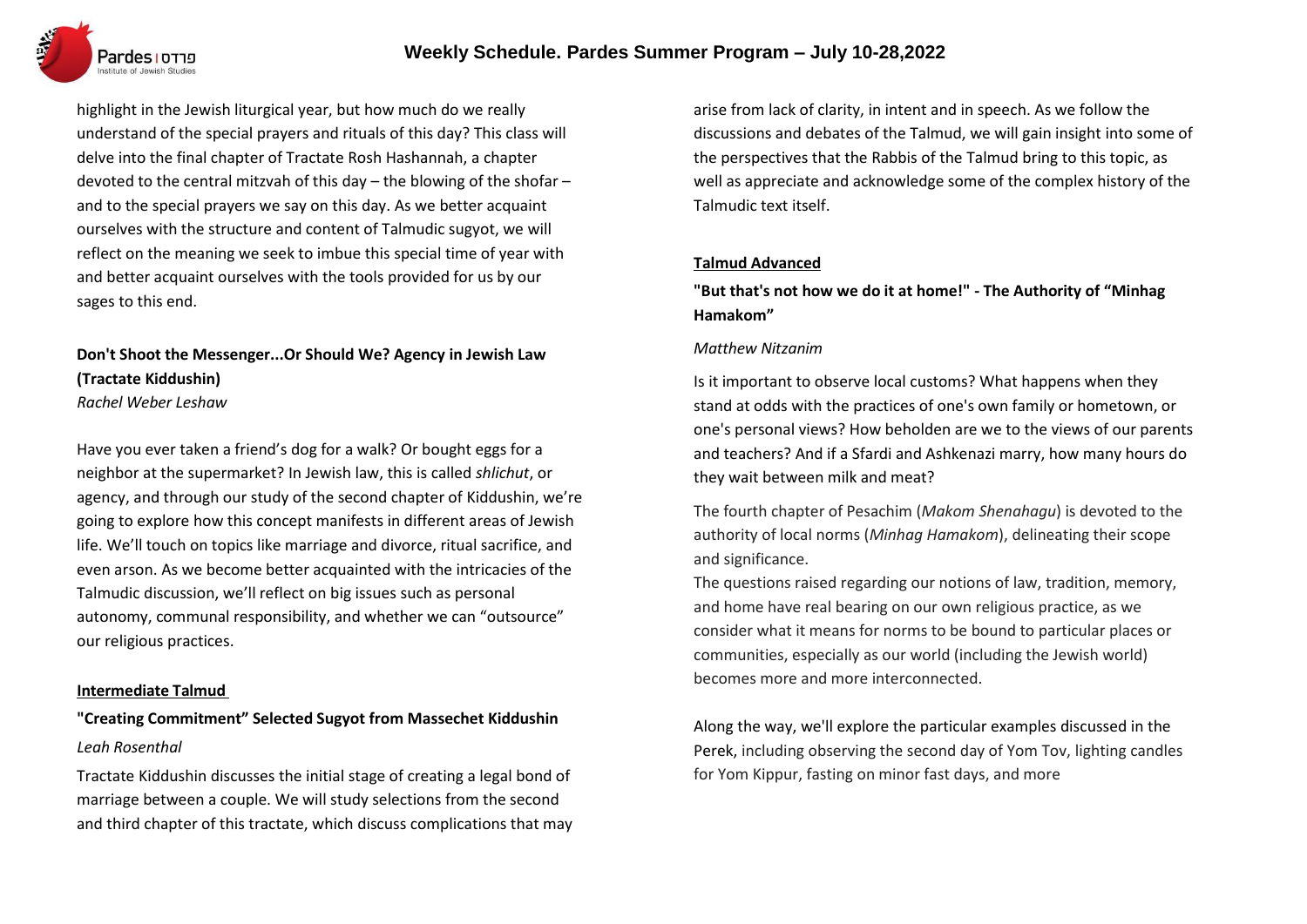

# **11:45am – 1:15pm Mid-morning Classes**

#### **Rav Kook : Song of the Soul**

*Mike Feuer*

Rav Abraham Isaac Hakohen Kook is called one of the spiritual giants of the 20th century. In this class we will explore his approach to Divine service and his thoughts on fundamental questions which arise from living Judaism in a post-modern world. Our focus will be on unpacking these texts in their intellectual and cultural context, but we will also engage them as examples of a life lived in intimacy with the Divine.

# **Permitted and Prohibited: Does Gender Still Matter in Halakhic Judaism?**

### *Nechama Goldman Barash*

Does the gender binary still exist in Judaism? To answer that question, we will explore the rabbinic and Jewish legal approach to women dating back 2000 years. This allows us to understand the exemptions and exclusions imposed on women within the system of Jewish law, affecting their role in society. While many things may be technically permitted, society and community play a tremendous role in deciding which laws are accepted and which are rejected.

We will look at contemporary examples including women and rabbinic ordination through different denominational responses to topics that have restructured some of the denominations and how Orthodoxy is struggling to respond to the possibility of a more egalitarian structure. We will also address questions of nakedness and sexuality, specifically how women's physical presence is perceived through topics of hair covering, women singing in public, and the question of religious dress

codes followed by a look at laws of sexual intimacy involving the ritual bath known as Mikvah.

# **Jacob and Esau: Wrestling with the Text A psychological literary close reading of Bereishit 22–32** *Shmuel Klitsner*

Genesis ch.22-32 describe the epic struggle between Jacob and Esau, as well as Jacob's personal wrestling with his own angels and demons, his struggle to build a ladder between his own internal heaven and earth. We will examine Jacob's dreams and also the deceptions of ourselves and of others that threaten the fragile development of our identities.

With close attention to biblical language and commentary, this class will offer an intellectually exhilarating exploration of dreams, Freudian slips, resistances and transference, as Jacob, mirroring everyman, wrestles with men and God and struggles to be blessed.

# **The Five Megillot and Their Relevance to Us Today**

### *Howard Markose*

While the Five Books of Moses enjoy a continuity that takes their readers from the creation of the world to the moment just before the Children of Israel enter the Promised Land, the Five Megillot are as far from continuous literature as can be.

This course is designed to explore the importance of these Biblical books – Song of Songs, Ruth, Lamentations, Ecclesiastes, and Esther – in their liturgical role in Judaism, as well as their relevance to modern Jews and their sensibilities.

No Hebrew background is required for this course.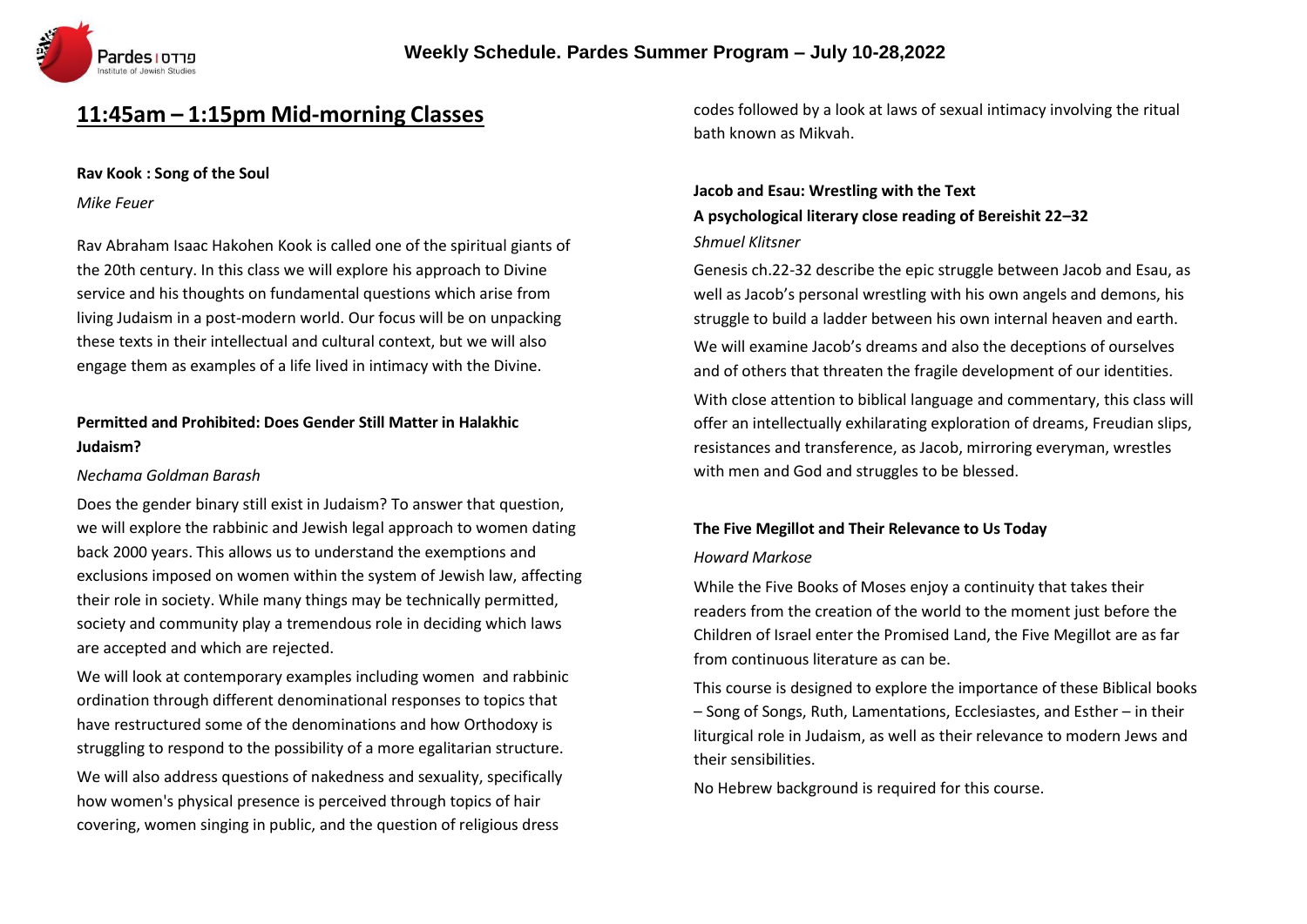

# *Sun-Wed Afternoons. 2:30-5:00 pm*

# **Anatomy of a Shiur: A deep dive into the pedagogy of teaching an interactive, text-centered class**

#### *Rachel Friedrichs, Sefi Kraut, Aviva Lauer*

# Note: This class is capped at 25 participants. Priority will be given to those people participating in the various summer educator cohorts (SELF, Jewish Educators Summer Workshop, Mahloket Matters Hillel group).

Study the art of crafting and facilitating an interactive text study for adult learners. Learn practical skills, such as: designing your shiur with a narrative arc, hooking your participants' interest, and formulating 'layered' questions. This class includes sample text studies from a variety of genres (Torah, Talmud, Midrash) and will provide you with the opportunity to practice and workshop your new skills. You will walk away from this course more prepared and confident to craft and facilitate your own shiur in the future!

Bonus Optional Opportunity: If you would like to devote extra time outside of class to prepare your own shiur while you are on the Pardes summer program, we will designate some class time for you to teach your newly crafted shiur to your classmates and receive constructive feedback.

This immersive Summer Program course in Jerusalem is a joint project of Pardes North America and The Pardes Center for Jewish Educators.

# **Why Bad Things Happen to Good People? An examination of classical and contemporary Jewish responses to the problem of evil.**

#### *Sam Lebens*

Classical Jewish theology is committed to the existence of a God loving enough to eradicate evil, and powerful and knowledgeable to do so too. These commitments make it something of a puzzle that gratuitous evil exists in our world. If God didn't want the righteous to suffer, surely they wouldn't, but they do! If God didn't want the wicked to prosper, surely they wouldn't, but they do!

In this class we'll examine a broad history of responses to this problem, from the Bible, through the Rabbis, and up until today.

### **Rashi's ABC's: Getting to Know the Simple and Complex Approach of Rashi's Commentary to the Torah**

#### *Howard Markose*

Traditional Jewish speeches very often begin with an introduction to Rashi's commentary on the Torah. One might begin with an analysis of a verse by asking, "What does Rashi say?" And indeed, Rashi is examined as to his take on a given word or phrase of the Torah text.

This course will explore the many prisms through which this great Medieval commentator shared his insights with his audience – an audience that has studied his interpretations for centuries.

Participants will benefit from a rudimentary knowledge of Biblical Hebrew as well as an openness to creative Torah interpretation.

# **Bnei Machshava Tova - Conscious Community: A Guide to Inner Spiritual Practice**

#### *Yiscah Smith*

This class will explore Rabbi Kalonymus Kalmash Shapira's, the Piaseczner Rebbe's, *Bnei Machshava Tova*, his masterpiece on cultivating an expanded and higher consciousness. This type of awareness senses the Divine Presence in an immanent, visceral and connecting way. The class is designed to provide the necessary tools that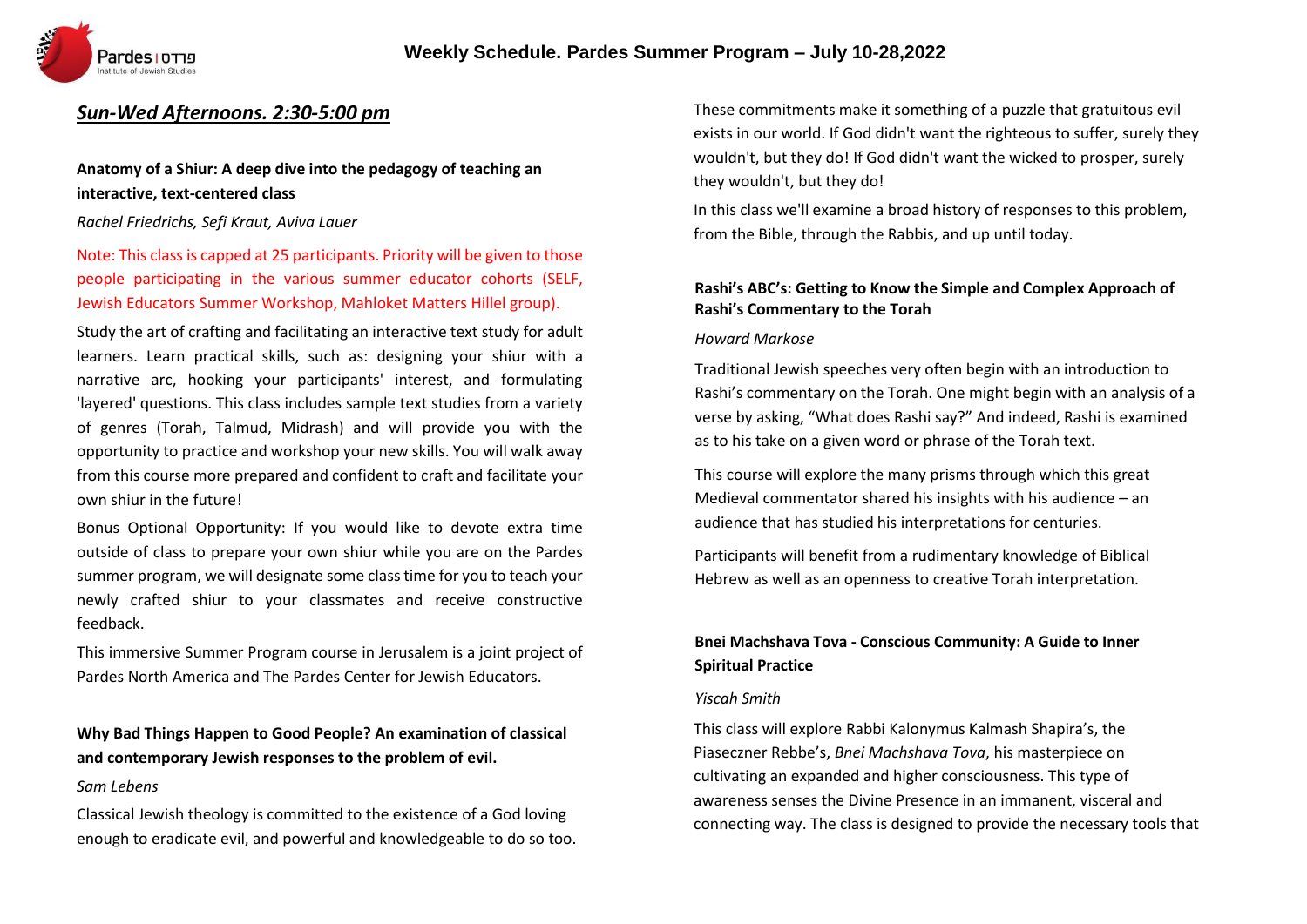

will enable the student to discover the inner self and to hear the soul's unique "still small voice." In this way, the text becomes a guide to Jewish spiritual practice and community. Cultivating the spiritual practice of self-observation, many consider this book to be a timeless guide to Jewish spirituality that serves as an invaluable resource for today's seekers.

# **Stories We Wish Weren't There: Wrestling with Nasty Biblical Narratives**

#### *Ora Weinbach*

The prophetic books of Tanakh are full of beauty and inspiration... as well as some extremely disturbing material. This course will openly discuss and critically analyze some of these infrequently taught texts, focusing on those which include female characters. We will consider the text itself, its history of reception, and our modern perspectives. Please note that these classes will discuss mature themes, including sexual and physical violence directed towards women.

Classes would cover some of these stories: Yiftach's daughter, Gomer (Hoshea's wife), Michal (Shaul's daughter), Yishaya's Daughter Zion, Tamar (David's Daughter), Orpa (Ruth's sister), Pilegesh B'Givah, Ezekiel's Isha Sotah.

# *Mon-Thurs Afternoons. 2:30-5:00 pm*

# **A Taste of Shabbat. The What, How and Why of the Day of Rest**

#### *Mike Feuer*

Shabbat introduces the idea of holiness into the text of the Torah, and into our daily lives as well. In this class we will explore some of the legal aspects of the seventh day and touch the depths of meaning available in its experience. Our goal is to acquire knowledge and wisdom which can make the practice of Shabbat meaningful and enriching.

# **Jewish Social Justice. Informing Our Religious and Communal Spaces** *Nechama Goldman Barash*

In this short six part series we will take six different topics involving Social Justice and explore them through the lens of Jewish text that will allow us to segue into conversations surrounding contemporary topics that deeply affect us today. The topics will include:

- Tikkun Olam (fixing the world) as a Jewish value and how far that can be extended,
- Poverty Relief,
- Vegetarianism,
- Inclusivity of Other which will address three sub-topics of Disabilities, Gay RIghts and attitudes towards non-Jews in the Jewish tradition.

The series is meant to inspire conversations that will hopefully continue beyond the summer program and help infuse religious and communal spaces with a greater commitment to Social Justice.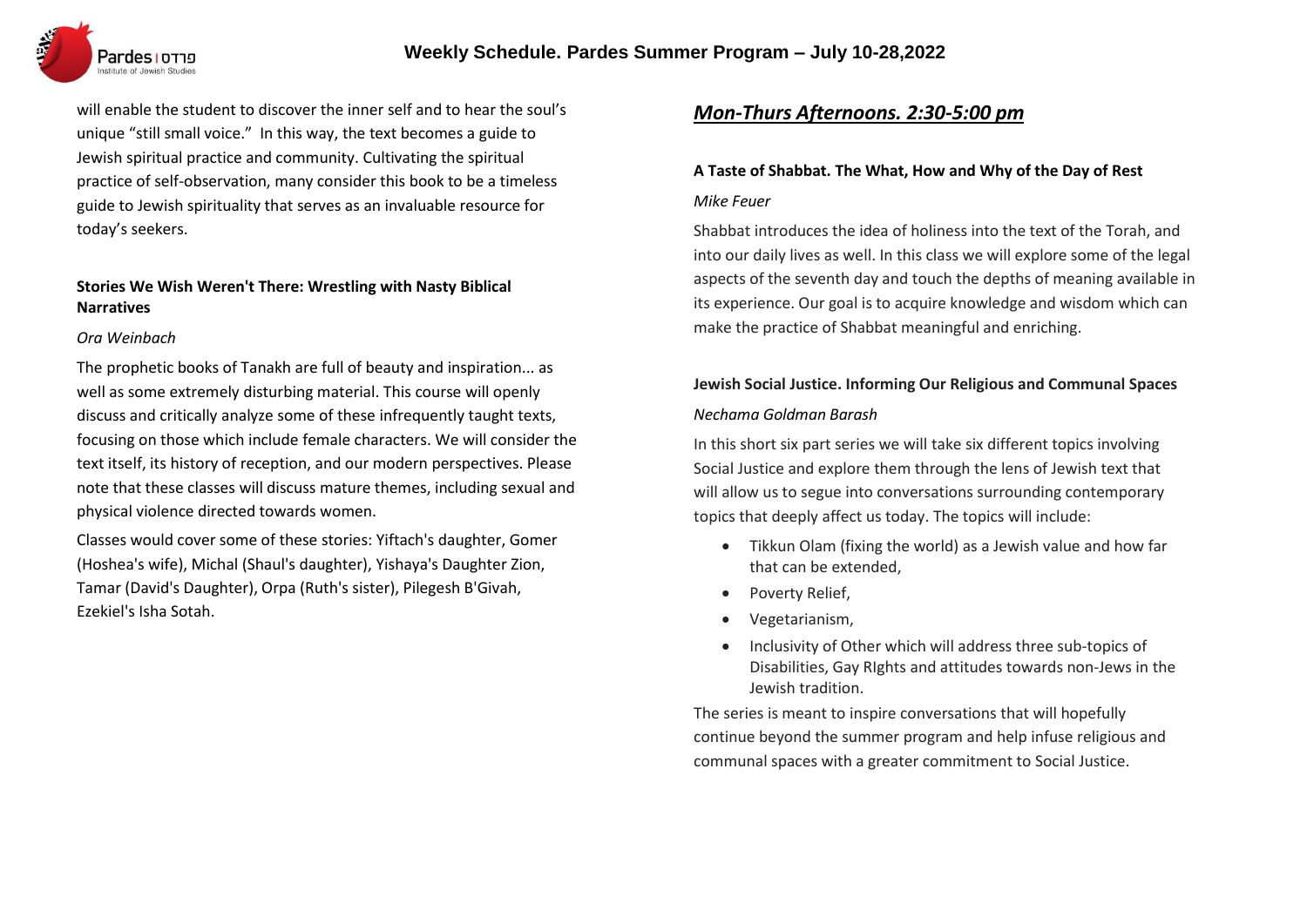# **Weekly Schedule. Pardes Summer Program – July 10-28,2022**



### **The Writings of Rabbi Jonathan Sacks z"l**

#### *Alex Israel*

Rabbi Sacks was the world's leading Jewish public intellectual and ambassador. But what were his core messages?

This course will survey his books and their groundbreaking ideas.

Each class will follow a particular book authored by Rabbi Sacks, its central arguments and concepts:

Introduction: Rabbi Sacks. His Life and Works.

1. Why be Jewish? (Letter in a Scroll)

2. Religious Violence. Universalism and Particularism (The Dignity of Difference)

3. How Modern Society is Broken, and How to Fix It. (Politics of Hope, Morality)

4. The State of Israel. Miracle and Challenge (Future Tense)

5. How did Rabbi Sacks read the Creation Chapter? - Religion and Science (The Great Partnership)

6. Thoughts on Continuity, Torah and Prayer (The Sacks-Koren Siddur, Will we Have Jewish Grandchildren?, Covenant & Conversation.)

# *Mishpatim. The First Law Code of the Torah (Int-Adv)*

### *Marty Lockshin*

Immediately after the Ten Commandments, the Torah presents (in Exodus 21-23) a detailed law code, often known as the Covenant Code. The laws in this code mostly deal with torts and other forms of misbehavior toward other human beings, but also contain a small number of "religious" laws. In our course we will read these texts carefully and will attempt to figure out what is so important about these specific laws that they are given such a prominent place in the Torah. Additionally, we will examine this code both in comparison with

other law codes from the ancient world, and through the eyes of the traditional Jewish Bible commentators, who both explain the text and also, at times, attempt to update the laws. Texts will be read in Hebrew; English translations will be available.

## **Relationships Intimacy - Friends and Lovers**

## *Tovah Leah Nachmani*

We all experience glitches of discord and controversy - not only with difficult people in our midst, but also with those we love - with ourselves, our family, friends and lovers.

A wide range of classic to modern Jewish texts, in Hebrew alongside translations, combined with innovative reflection exercises and practical paths of application makes this course not just a learning experience, but a journey of transformation.

Required: An inquiring mind and an open heart.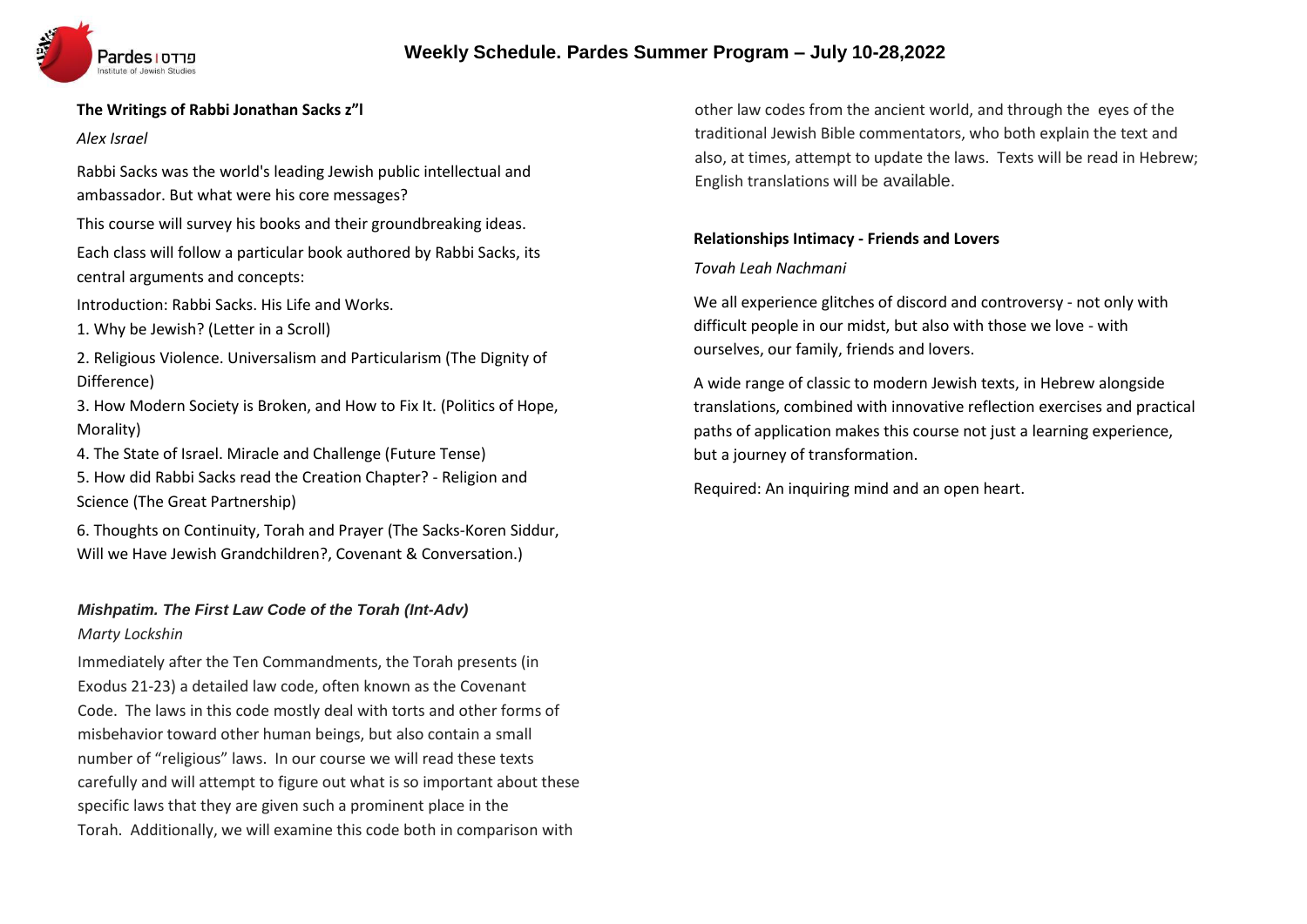

# **Faculty Biographies**

**Avichai Berkovitz** Born in Jerusalem into a family of chazanim and Rabbis from England, from childhood, Avichai imbibed Jewish music, the love of Torah, and Manchester United. He studied in Yeshivot in Carmel and Shilo, has a B.A. in Education from Herzog College, and served as a tank gunner in the IDF. After leading Australian Counterpoint and IST seminars, Avichai and his wife Tifferet, went to serve as the Rosh Kollel Torah Mi'Tzion and as Jewish educators at Moriah College in Sydney. Now back in Jerusalem, Avichai and Tifferet continue to learn and teach Torah, while chasing their two children Tuv and Miriam Hallel.

**Sara Tova Brody** holds an M.A. in Medieval Jewish History and Gender Studies from Bar Ilan University and a B.A. in Jewish History from Hebrew University. She has studied at many institutions for Torah-learning, including the Stella K. Abrahams Beit Midrash in Migdal Oz and Mechon Hadar in New York. Sara Tova has been teaching Talmud in different institutions for the past 10 years, including the Jewish Theological Seminary, Drisha and the Conservative Yeshiva. Sara Tova lives in Mazkeret Batya with her husband, a Masorti rabbi, and their two small children.

**Rabbi David Debow** is the founding director of Midreshet Emunah v'Omanut, a unique Seminary in Jerusalem specializing in Torah education and the Arts. He and his family spent time in Cleveland at the Mizrahi School, while he served in various capacities including High School Principal. He holds an MA in Educational Administration from Ursuline College and a BA in Physics from Yeshiva University. He learned at Yeshivat Har Etzion and served in the IDF. He currently resides in Alon Shevut with his wife, a noted author Dr. Yocheved Debow and their lovely family.

**Rabbi Mike Feuer** is a Pardes faculty member. He has learned Torah in a number of Jerusalem area institutions, including Yeshivat HaMivtar, the Mir Yeshiva and Sulam Yaakov Bet Midrash. He received his semikhah from Sulam Yaakov, where he now spends all histime when not engaged with his wonderful wife and five children. His vision of Torah aspires to rigorous analysis and a passionate love of poetry and approaches learning as a process of mutualselfdevelopment. His particular loves in Torah are the Early Prophets, the Maharal and the Bet Yosef. See his website <http://jewishstory.co/>

**Rabbanit Nechama Goldman-Barash** is a graduate of Stern College and the Advanced Talmud Institute at Matan, a three-year intensive program for Talmud study. She holds a MA in Talmud from Bar-Ilan University, teaches at Pardes, Midreshet Lindenbaum and Matan. Nechama is a Yoetzet Halakha – a certified expert on Jewish Law related to Nidda and sexuality.

**Rabbi Alex Israel** hastaught at Pardes for over a decade, and serves Director of the Summer program, as well as Pardes' Community Education.

Alex grew up in London and holds degrees from LSE, the Institute of Education London and from Bar-Ilan University. Alex studied at Yeshivat Har Etzion and was awarded semikhah from the Israeli Rabbinate. He volunteers for Tzohar – a rabbinic group that works to bridge gaps between religious and secular communities in Israel.

He lives with his wife and family in Gush Etzion. See his "I Kings – Torn in Two" (Maggid, 2013) and "II Kings – In a Whirlwind" (Maggid, 2019) or read his Torah at [www.alexisrael.org.](http://www.alexisrael.org/)

**Rabbi Shmuel Klitsner** has taught Bible and Talmud for many years at Jerusalem's Midreshet Lindenbaum. He is the chairman of Midreshet Lindenbaum's groundbreaking Women's Institute of Halakhic Leadership. Klitsner was involved in the award winning Hanukah animation Lights, and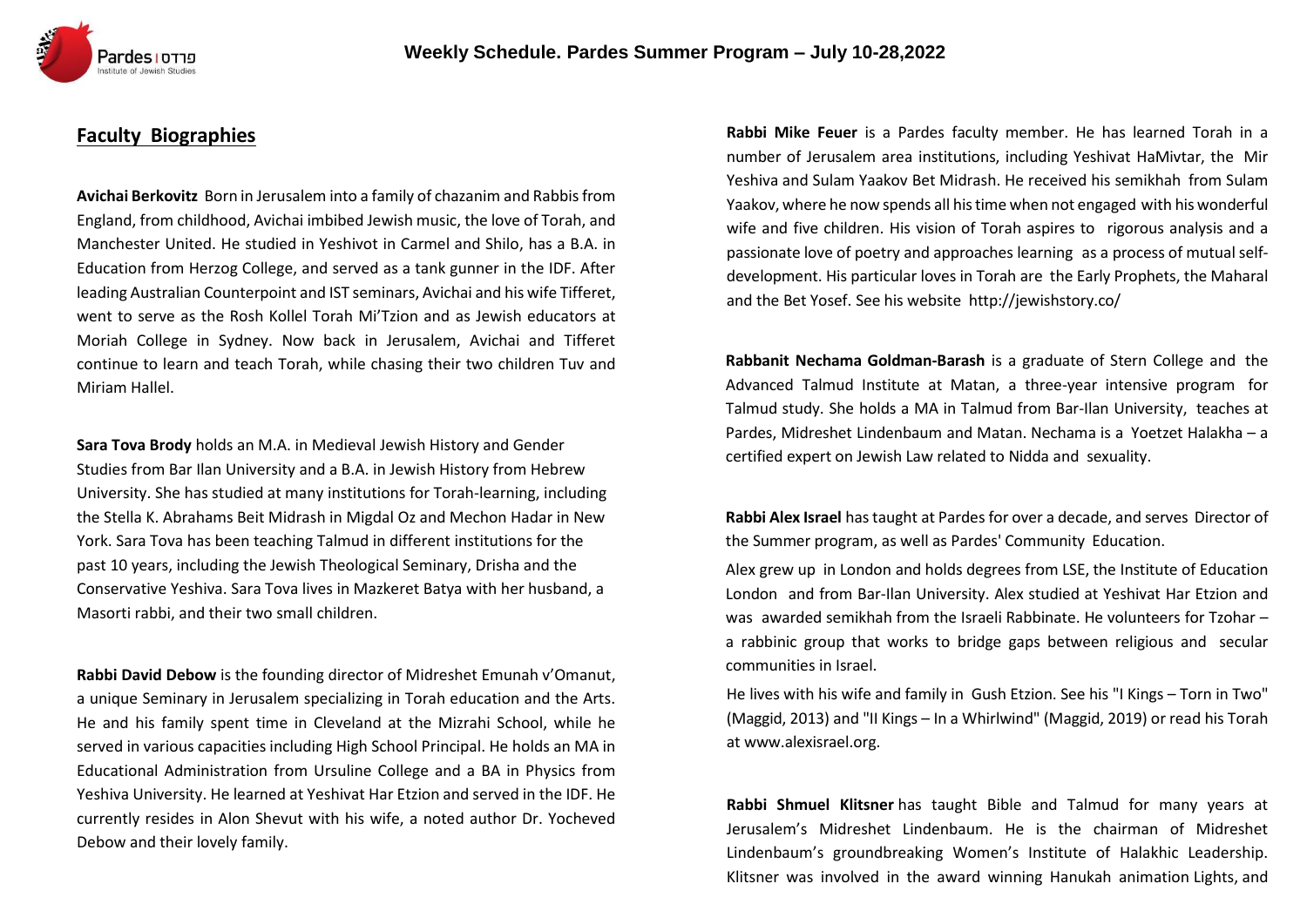

served as Rabbi of Emunah's School for Torah and Arts. Klitsner is the author of Wrestling Jacob: Deception, Identity, and Freudian Slips in Genesis and coauthor of the educational novel, The Lost Children of Tarshish.

**Sefi Kraut** is the Director of Education for the Pardes Mahloket Matters Schools project. In that capacity, she has co-created a new curriculum for high school students called, "Mahloket Matters: Navigating Inner Challenges and Societal Discord through Jewish Text and Social-Emotional Learning."

She has been teaching Judaic Studies since 2004. She began her professional career teaching Tanakh to middle school students at a Jewish day school in Paramus, NJ. Upon moving to Israel in 2013, Sefi taught in several Gap Year programs before joining the faculty of the Pardes Center for Jewish Educators where she is thrilled to be training the next generation of Jewish educators.

**Rabbi Dr. Samuel Lebens** is Associate Professor of philosophy at the University of Haifa. His academic interests are wide ranging spanning the philosophy of literature, the philosophy of time, the work of Bertrand Russell, and the philosophy of religion. Recent books of his include The Principles of Judaism (Oxford University Press) and A Guide for the Jewish Undecided: A Philosopher Makes the Case for Orthodox Judaism (Maggid Books and Yeshiva University Press). Sam is also an ordained Orthodox Rabbi having studied in numerous Israeli Yeshivot. He was born and raised in England, and now lives in Netanya with his wife and three children. In addition to his permanent position at the University of Haifa, Sam is also adjunct faculty at Pardes and Drisha.

**Rabbi Prof. Martin Lockshin** taught Jewish Studies for 38 years at York University in Toronto where he has the title of University Professor Emeritus. He is the author of six books and dozens of articles on the Bible and Bible commentaries. He retired and moved to Israel and has taught since at Pardes and other Israeli institutions.

#### **Rabbi Reuven Margrett**

Reuven Margrett is the Director of Digital Content at the Pardes Center for Jewish Educators.

A former graduate of the Pardes Day School Educators' Programme ('05-'07), with an MA in Jewish Education and ordination from Rabbi Zalman Nehemiah Goldberg of Jerusalem, he taught Rabbinic texts and was an administrator for over ten years in London and Detroit. Currently, he is working on his doctorate in Curriculum, Instruction and Teacher Education at Michigan State University.

Passionate about Jewish education he loves talking about pedagogy, Jewish texts, and how to best prepare and support diverse Jewish educators to create a strong and vibrant Jewish future. He encourages all Jewish educators to join the PCJE Network Facebook group.

**Rabbi Dr. Howard Markose** teaches Bible and Biblical Hebrew at Pardes. He was born and raised in Minneapolis, Minnesota. Howard received his rabbinical ordination in 1984 from the Jewish Theological Seminary in New York. Howard lived in Toronto for ten years from 1984-1994 at which time he served as assistant rabbi at Adath Israel Congregation and rabbi at Shaar Shalom Synagogue. He and his family made Aliyah in 1994 and after seven years as rabbi of Kehilat Moreshet Avraham in Jerusalem, he became the Director of Education for the Young Judaea Year Course. He received his PhD in Bible at Bar Ilan University in January 2016.

Howard conducts specialized Bar/Bat Mitzvah ceremonies for families from North America who are visiting Israel. He lives in Jerusalem and is married and has four children.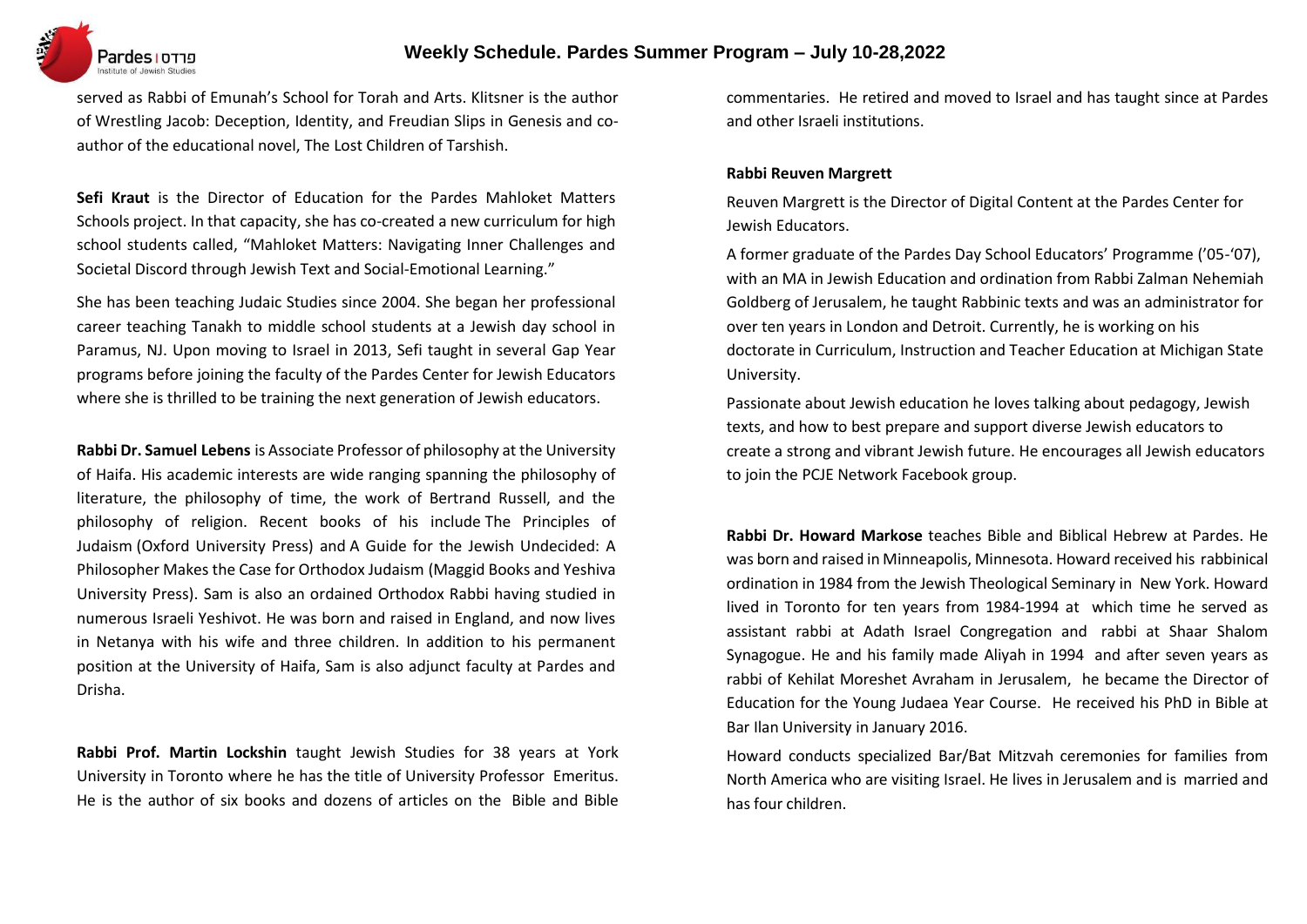

**Tovah Leah Nachmani** believes in learning which connects the mind to the heart. She teaches Bible, Liturgy and Prayer and Relationships at Pardes.

Tovah Leah holds a B.A. in Near Eastern Language and Literature and Religious Studies from Indiana University, a Teaching Certificate in Tanach and Jewish Thought from Herzog College, and she recently qualified as a certified Reflexologist.

Tovah Leah has written and guided experiential learning programs for mothers and their Bat Mitzva age daughters at the Women's Beit Midrash in Efrat, where she taught Prayer and Jewish Thought. Tovah Leah was a Jewish educator and program director for many years, together with her husband Gabi, for Livnot U'Lehibanot ("To Build and Be Built") in Tzfat and Jerusalem. They coauthored the widely-used song book "Zemirot from Livnot." She also served as Assistant Educational Director for Ayeka – an international organization training Jewish lay and professional leadersto facilitate spiritual education seminars for Jews of all backgrounds and affiliations.

**Matthew Nitzanim** (he/him) is studying for Semicha (rabbinic ordination) at Yeshivat Machanayim (OTS). Raised in Silver Spring, MD, and a graduate of Princeton University, Matthew is currently pursuing a masters in bioethics at Bar-Ilan University. He teaches Talmud and Contemporary Jewish Thought at Yeshivat Eretz Hatzvi. Matthew lives in Jerusalem with his spouse and child.

**Leah Rosenthal** has been teaching Talmud at Pardes for over thirty years. She holds a BA in Talmud and Jewish Thought and an MA in Jewish Education, from the Hebrew University of Jerusalem. She also teaches Talmud at the Pelech High School for Girls and has taught at various educational institutions in Jerusalem over the years. She lives in Jerusalem with her family

**Yiscah Smith** is a Jewish educator, spiritual activist and published author who addresses the spiritual practice of encountering the Divine spark within, the foundation of authentic living. She employs her personal story of the joys and struggles with her spirituality, Jewish tradition and commitment to authentic living.

As a spiritual trailblazer, she exemplifies what it means to carve one's own path: understanding one's inner being and cultivating the integrity to remaining faithful to that understanding, unapologetically. Yiscah encourages, ennobles and empowers others to do the same.

Yiscah is adjunct faculty and teaches Jewish meditative practice and spiritual texts at the Pardes Institute of Jewish Studies and in her home in Jerusalem. She provides as well spiritual mentoring to individuals seeking an awareness of the Divine spark within. Yiscah is also a public speaker, both in Israel and abroad.

**Rachel Weber-Leshaw** teaches Talmud at Ohr Torah Stone's Midreshet Lindenbaum and has been faculty at Pardes' Community Education Program. She is a graduate of Nishmat's Keren Ariel Yoetzet Halacha program, as well as Yeshiva University's Graduate Program in Advanced Talmudic Studies. She lives in Efrat with her husband and three children.

**Ora Weinbach** just received her Masters in Divinity from Yale Divinity School, graduating with the John A. Wade prize in preaching. In addition to pastoral training, her studies focused on Hebrew Bible, Theology, and Jewish Feminism. Ora serves as Young Israel of Brookline's Community Educator, participates in Ohr Torah Stone's International Halakha Scholars Program, and is a Wexner Graduate Fellow. Before beginning her graduate studies, she taught Limmudei Qodesh for seven years at the Abraham Joshua Heschel High School, where she was also the 9th Grade Dean, and served as Community Educator at The Jewish Center (Manhattan) and the Young Israel of Scarsdale. Ora holds a BA in Jewish Education from Yeshiva University and is a certified Sexuality Educator. She teaches human sexuality both to teens and parents and consults with Jewish day schools on sexuality education